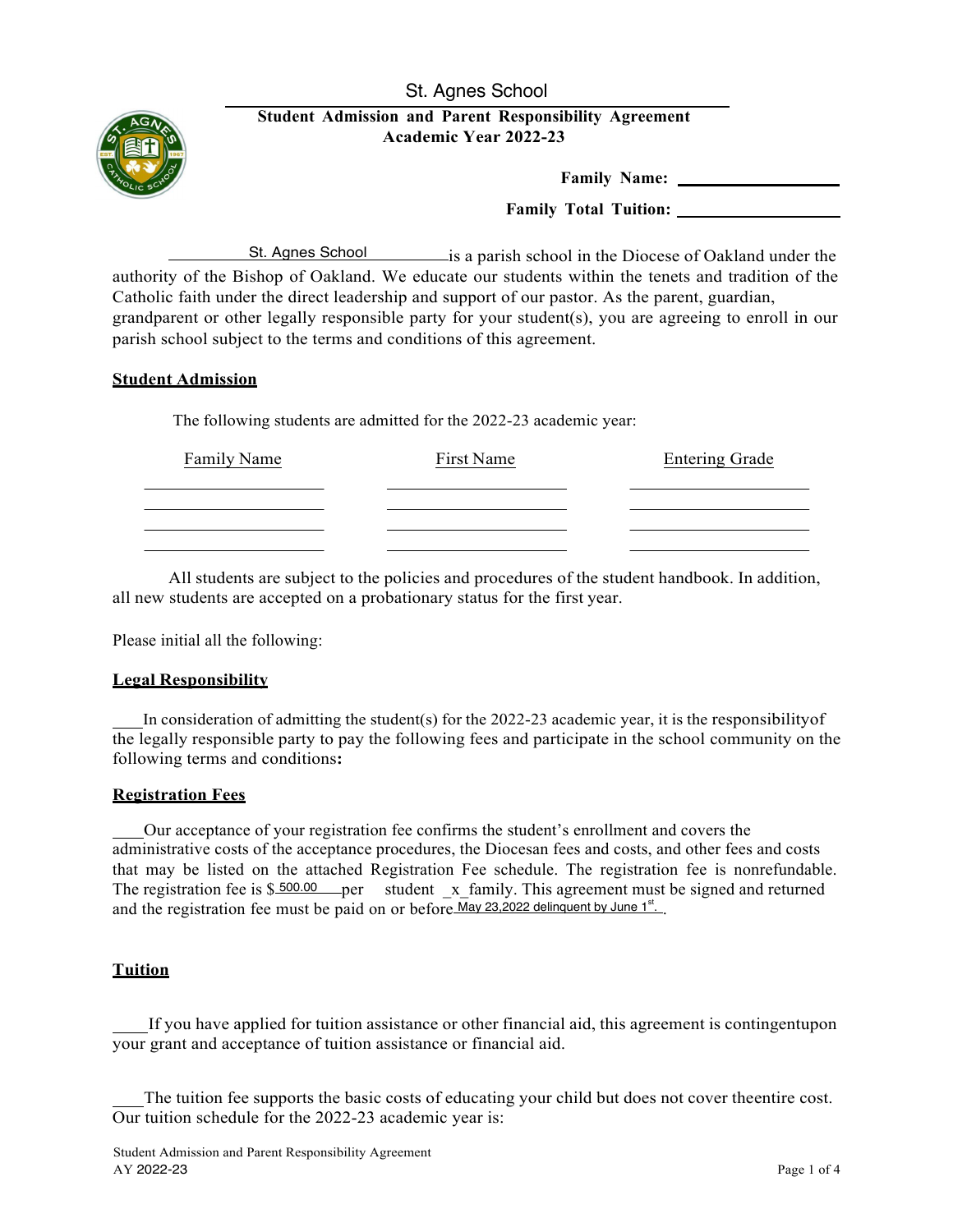#### **2022-23 Tuition Schedule**

(Please complete & initial each section where required)

| Number of Children | <b>Tuition Rate</b> |
|--------------------|---------------------|
|                    |                     |
|                    |                     |
|                    |                     |
|                    |                     |

Tuition may be paid in one of three plans and may be paid in advance with no prepayment penalty. Please initial your selection of a tuition plan.

 $\frac{1}{\sqrt{1-\frac{1}{\sqrt{1-\frac{1}{\sqrt{1-\frac{1}{\sqrt{1-\frac{1}{\sqrt{1-\frac{1}{\sqrt{1-\frac{1}{\sqrt{1-\frac{1}{\sqrt{1-\frac{1}{\sqrt{1-\frac{1}{\sqrt{1-\frac{1}{\sqrt{1-\frac{1}{\sqrt{1-\frac{1}{\sqrt{1-\frac{1}{\sqrt{1-\frac{1}{\sqrt{1-\frac{1}{\sqrt{1-\frac{1}{\sqrt{1-\frac{1}{\sqrt{1-\frac{1}{\sqrt{1-\frac{1}{\sqrt{1-\frac{1}{\sqrt{1-\frac{1}{\sqrt{1-\frac{1}{\sqrt{1-\frac{1}{\sqrt{1-\frac{1$ 

in three equal installments on , and ; or,

in equal installments by direct electronic transfer from your checking or savings account beginning on and ending on \_\_ . (Please note that for this option you must either (i) submit a separate electronic payment authorization or (ii) register with the authorized on-line tuition payment and management service that we may designate such as FACTS Management Company or Smart Tuition.)

Tuition payments made more than 10 days following the due date, or tuition payments returned for insufficient funds, will be charged a \$ 35.00 late fee to offset the costs of collection and may require pastor approval for the student to remain in our school. Unpaid tuition from a prior school year will block student registration for the current school year. Unpaid tuition from the current school year will block issuance of the student's final report card. Unpaid 8<sup>th</sup> grade tuition may be reported as a credit risk to the Diocesan high school that the student may wish to attend and will block the student from participating in graduation ceremonies.

Because it is often not possible to replace departing students with mid-year admissions, enrolling a child in our school commits the parents to pay the full annual tuition regardless of whether the student voluntarily or involuntarily departs from our school.

#### **Optional Provisions (Applicable if Checked)**

\_\_\_ Classroom fees cover the special costs of services, supplies or activities that are unique to each grade and that are not covered by tuition. Classroom fees may include art supplies, field trips or access to technology resources in accordance with the attached schedule. Classroom fees are nonrefundabled must be paid before July 15, 2023 .

 The parent organization actively works to supplement tuition by supporting the basic costs of educating your child through volunteer services and fundraising activities. This is an important part of the school community. All families are required to join and actively participate in the parent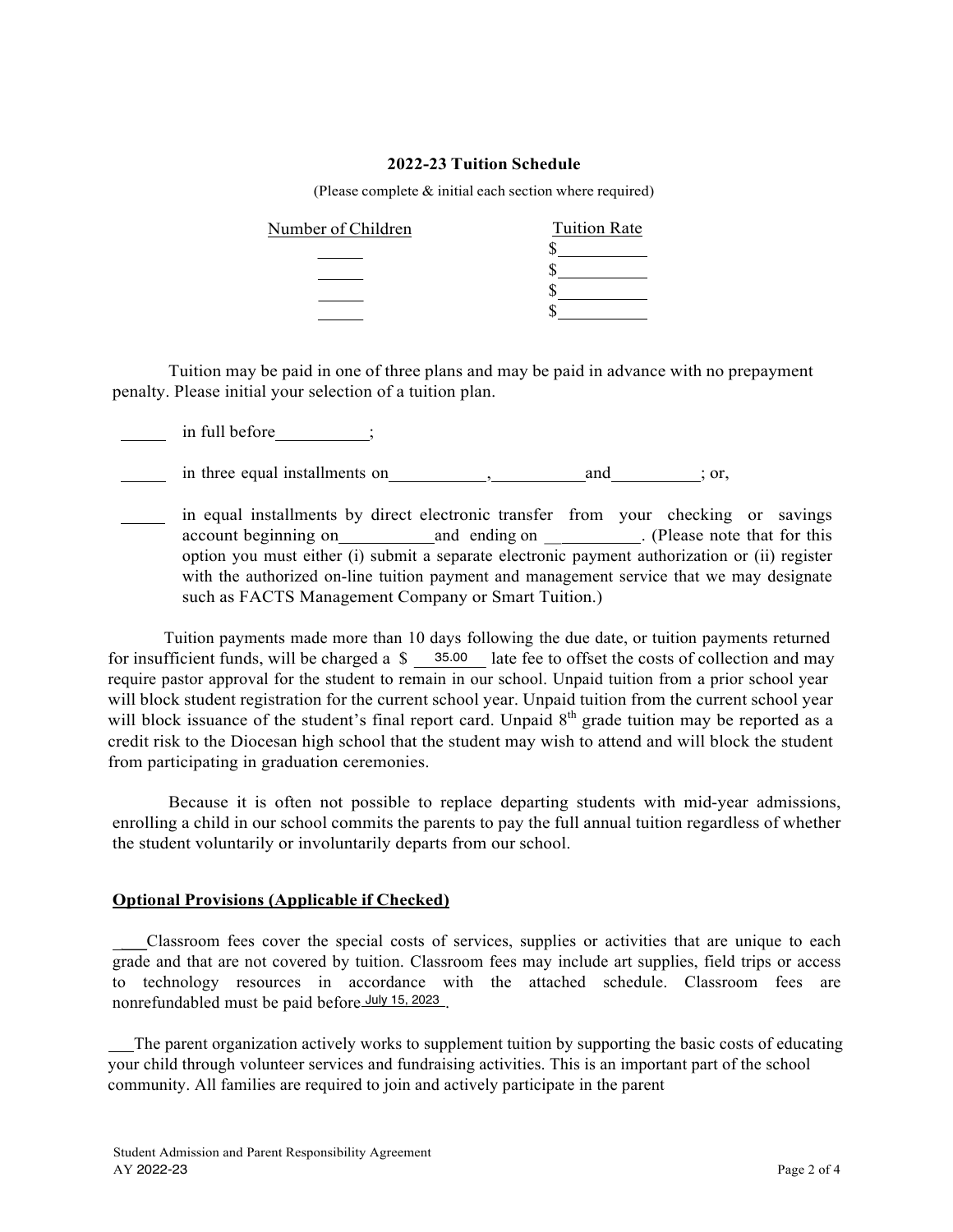organization. The parent organization annual membership fee is \$ 35.00 per family. The parent organization membership fee is nonrefundable and must be paid before July 15, 2023 .

Each family is required to volunteer a minimum of  $\frac{30}{20}$  service hours per academic year to the parent organization activities. These volunteer hours directly reduce the school's operating costs by eliminating the need for additional paid staff. Family volunteer hours must be coordinated through the parent organization and must be completed before May 1, 2023. For any required service hours not worked, the family will be charged a service hour fee of  $\frac{1}{2}$  50.00 per hour. The service hour fee must be paid before June 1, <sup>2023</sup> .

 $\frac{1}{2}$ Each family is also required to participate in the parent organization annual fundraising activities. These fundraising activities directly reduce the tuition rate by supplementing the school's operating budget. Each family is required to donate a minimum of \$ NA organization fundraising activities in accordance with the attached schedule. to the parent

Each family is also required to participate in the SCRIP charitable rebate program or pay a tuition assessment in accordance with the attached schedule. SCRIP provides merchant rebates to the school to supplement the school's operating budget every time a family purchases goods or services from a SCRIP participating grocery store, restaurant, gas station or other store or service provider. The SCRIP rebate purchases must be completed before May 1, 2023. The SCRIP tuition assessment must be paid before June 1, 2023 .

# **Mandatory Meetings**

Open communication between the parish, the school and the parents is important to the process of educating the student. Mandatory meetings may include back to school night, and parent-teacher conferences. We will send frequent notices and announcements home with the student, but from time to time we require the parent to meet with us at the parish or school on the dates set forth in the attached schedule.

#### **General Terms**

This agreement and the attached schedules are a binding and enforceable legal contract. By signing this agreement and paying the Registration Fee, you are agreeing to enroll in our school and to pay the tuition and fees and participate in the school community as described in this agreement.

This agreement shall be interpreted according to its fair meaning and neither for or against any party by virtue of authorship. In the event that any provision of this agreement is determined to be invalid or unenforceable by a court of competent jurisdiction, the remainder of this agreement shall remain enforceable according to its terms and the void or unenforceable provision shall be interpreted and enforced so as to achieve the intent of the parties in accordance with applicable law.

No course of dealing, or failure or failures to enforce any term or condition of this agreement shall constitute a waiver of such term or condition, or the right of the parish or school to avail itself of any remedies. This agreement may not be modified or amended except by a writing signed by the responsible parent and the pastor or principal.